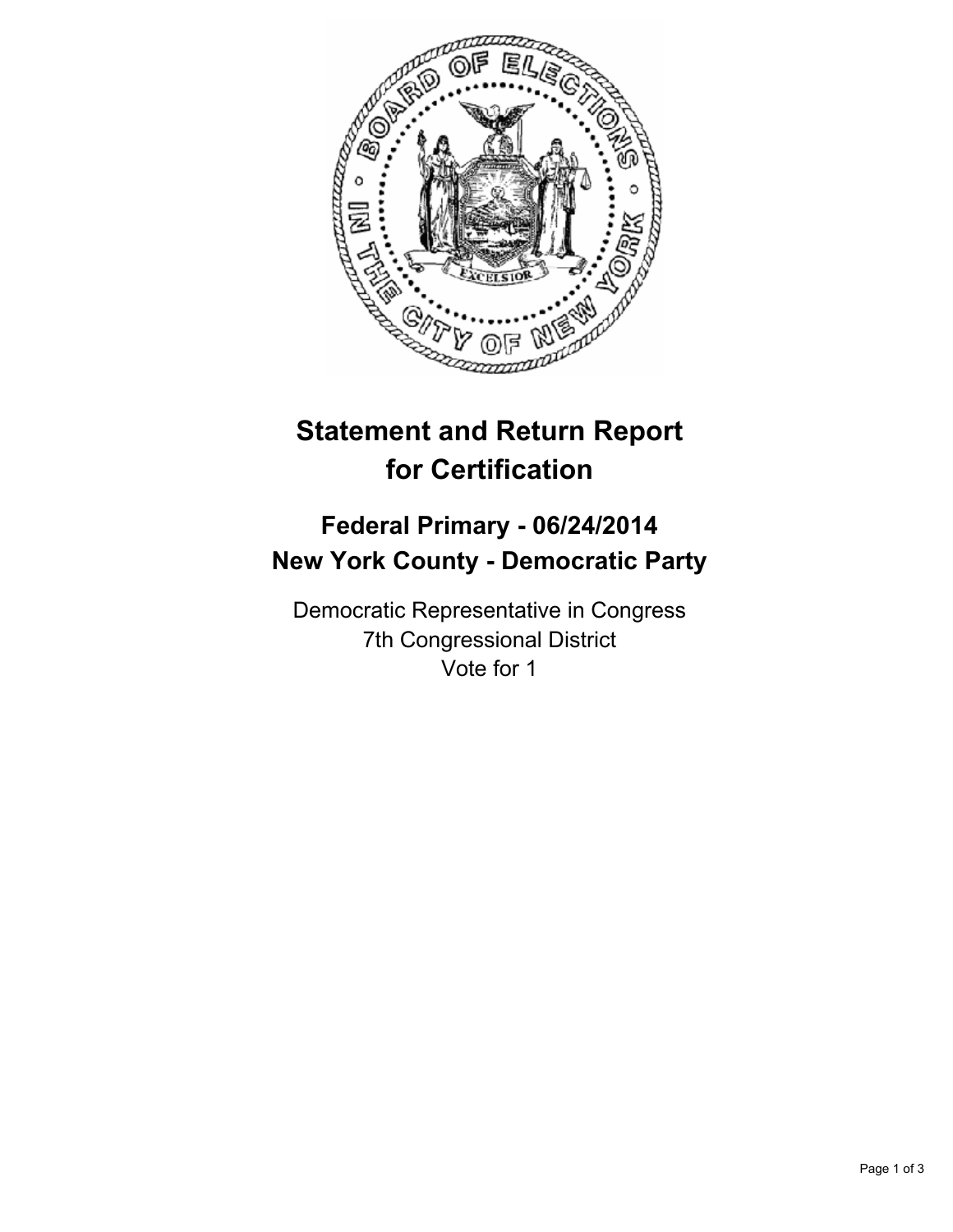

### **Assembly District 65**

| <b>PUBLIC COUNTER</b>                                    | 1,544 |
|----------------------------------------------------------|-------|
| <b>EMERGENCY</b>                                         | 0     |
| ABSENTEE/MILITARY                                        | 43    |
| <b>FEDERAL</b>                                           | 17    |
| <b>AFFIDAVIT</b>                                         | 8     |
| <b>Total Ballots</b>                                     | 1,612 |
| Less - Inapplicable Federal/Special Presidential Ballots | 0     |
| <b>Total Applicable Ballots</b>                          | 1,612 |
| NYDIA M. VELAZQUEZ                                       | 1,257 |
| JEFFREY M. KURZON                                        | 335   |
| ADRIANO ESPAILLAT (WRITE-IN)                             | 1     |
| DANIEL SQUADRON (WRITE-IN)                               | 1     |
| DAVID GREENE (WRITE-IN)                                  | 1     |
| DIANA ROSS (WRITE-IN)                                    | 1     |
| KUYZON ENNGLESS (WRITE-IN)                               | 1     |
| LEE BERMAN (WRITE-IN)                                    | 1     |
| MICHAEL R. WALROND JR. (WRITE-IN)                        | 1     |
| RON R. MILLER (WRITE-IN)                                 | 1     |
| UNATTRIBUTABLE WRITE-IN (WRITE-IN)                       | 7     |
| <b>Total Votes</b>                                       | 1,607 |
| Unrecorded                                               | 5     |

#### **Assembly District 66**

| <b>Total Applicable Ballots</b>                          |  |
|----------------------------------------------------------|--|
| Less - Inapplicable Federal/Special Presidential Ballots |  |
| <b>Total Ballots</b>                                     |  |
| AFFIDAVIT                                                |  |
| <b>FEDERAL</b>                                           |  |
| ABSENTEE/MILITARY                                        |  |
| <b>EMERGENCY</b>                                         |  |
| <b>PUBLIC COUNTER</b>                                    |  |

#### **Assembly District 74**

| <b>PUBLIC COUNTER</b>                                    | 433            |
|----------------------------------------------------------|----------------|
| <b>EMERGENCY</b>                                         | 0              |
| ABSENTEE/MILITARY                                        | 6              |
| FEDERAL                                                  | 0              |
| <b>AFFIDAVIT</b>                                         | $\overline{2}$ |
| <b>Total Ballots</b>                                     | 441            |
| Less - Inapplicable Federal/Special Presidential Ballots | 0              |
| <b>Total Applicable Ballots</b>                          | 441            |
| NYDIA M. VELAZQUEZ                                       | 388            |
| JEFFREY M. KURZON                                        | 46             |
| ADRIANO ESPAILLAT (WRITE-IN)                             | 2              |
| UNATTRIBUTABLE WRITE-IN (WRITE-IN)                       | 3              |
| <b>Total Votes</b>                                       | 439            |
| Unrecorded                                               | $\overline{2}$ |